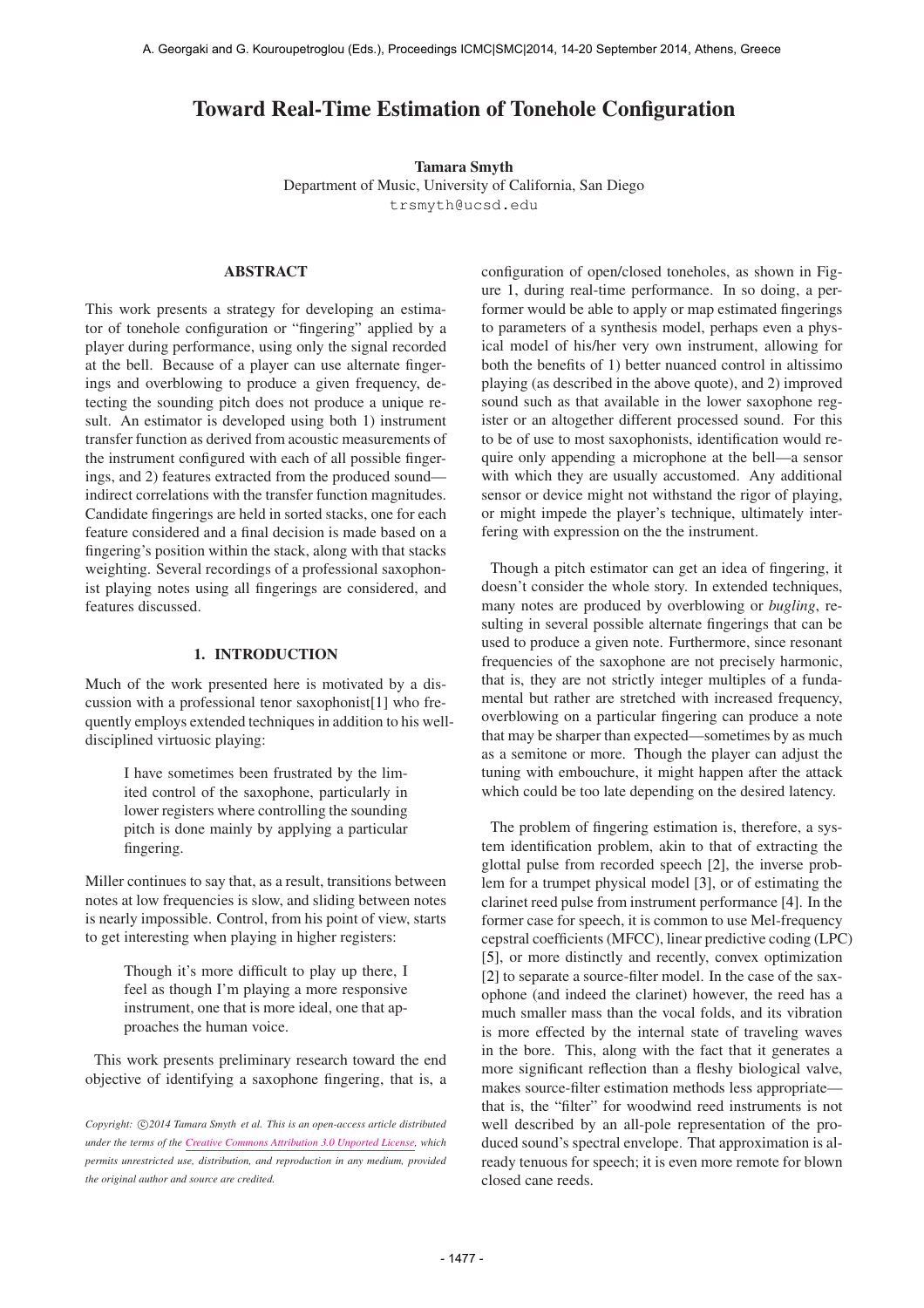

Figure 1. The fingerings or tonehole configurations, for the tenor saxophone.

Furthermore, the dynamics of a played note can significantly alter the spectrum of the produced sound, vastly changing the spectral envelope. In quieter notes there is less (if any) beating of the reed and the input pressure to the bore is relatively pure in frequency content. As a result, the resonances of the instrument are less likely to be excited, and there is less contribution of the instrument bore and bell which characterize a particular fingering.

As described in Section 2, we expand upon a previously described measurement technique for obtaining the instrument transfer function (the *filter*) at the bore base (mouthpiece),  $H_M$ , and the transfer function outside the bell,  $H_B$ , corresponding to all regular fingering used on the tenor saxophone [6]. We then attempt to explain salient features of a sound spectrum, incorporating known characteristics of a particular fingering.



Figure 2. Joel Miller, saxophonist, applies fingering during a measurement session.

# 2. OBTAINING FINGERING TRANSFER FUNCTIONS

### 2.1 Saxophone Waveguide Model

The transfer function of the saxophone bore and bell make be approximated in one-dimension with a bi-directional delayline accounting for the acoustic propagation delay in a conical bore, as well as filter elements  $\lambda_N(z)$  and  $R_M(z)$ accounting for the propagation loss, and reflection at the mouthpiece, respectively, and elements  $R_B(z)$  and  $T_B(z)$ 

describing the reflection and transmission functions of the bell, the non-cylindrical/non-conical section at the end of the instrument [7]. This leads to the following instrument transfer functions as measured at the mouthpiece

$$
H_M(z) = \frac{Y_M(z)}{X(z)} = \frac{1 + R_I(z)}{1 - R_M(z)R_I(z)}\tag{1}
$$

and the bell,

$$
H_B(z) = \frac{Y_B(z)}{X(z)} = \frac{T_I(z)}{1 - R_M(z)R_I(z)}
$$
(2)

where  $X(z)$  is the pressure input into the bore, the product of volume flow and the characteristic of the bore,  $Y_M(z)$  is the transfer function of the pressure at the bore base (downstream from the reed),  $Y_B(z)$  is the transfer function of the pressure recorded outside, and on axis with, the bell,  $R_I$  is the round-trip instrument reflection function (from reed to bell then back to reed) given by

$$
R_I(z) = R_B(z)\lambda_N^2(z)z^{-2N},\tag{3}
$$

and  $T_I(z)$  is the one-way transmission (from reed to bell) given by

$$
T_I(z) = T_B(z)\lambda_N z^{-N}.
$$
 (4)

If  $R_B(z)$  and  $T_B(z)$  are permitted to have "long-memory" acoustic information, the model given by (1) and (2) can be made to include tonehole configurations by lumping open tonehole radiation and scattering into  $R_B(z)$  and  $T_B(z)$ . Here, however, we apply an existing measurement technique in [6] for obtaining  $R_I(z)$  and  $T_I$  from measurement, and we apply the technique for all possible fingering in the range of the tenor saxophone (see Figure 2).

#### 2.2 Measurement Setup

Since the spectral characteristic of any particular fingering is governed by its transfer function, measurement of the horn is required for each of the possible fingering within the playable range of the tenor saxophone.

It's well known that if the input to an LTI system is an impulse, the output is the impulse response of the system. There are problems, however, in using an impulse as the test signal—an impulse having sufficient energy to excite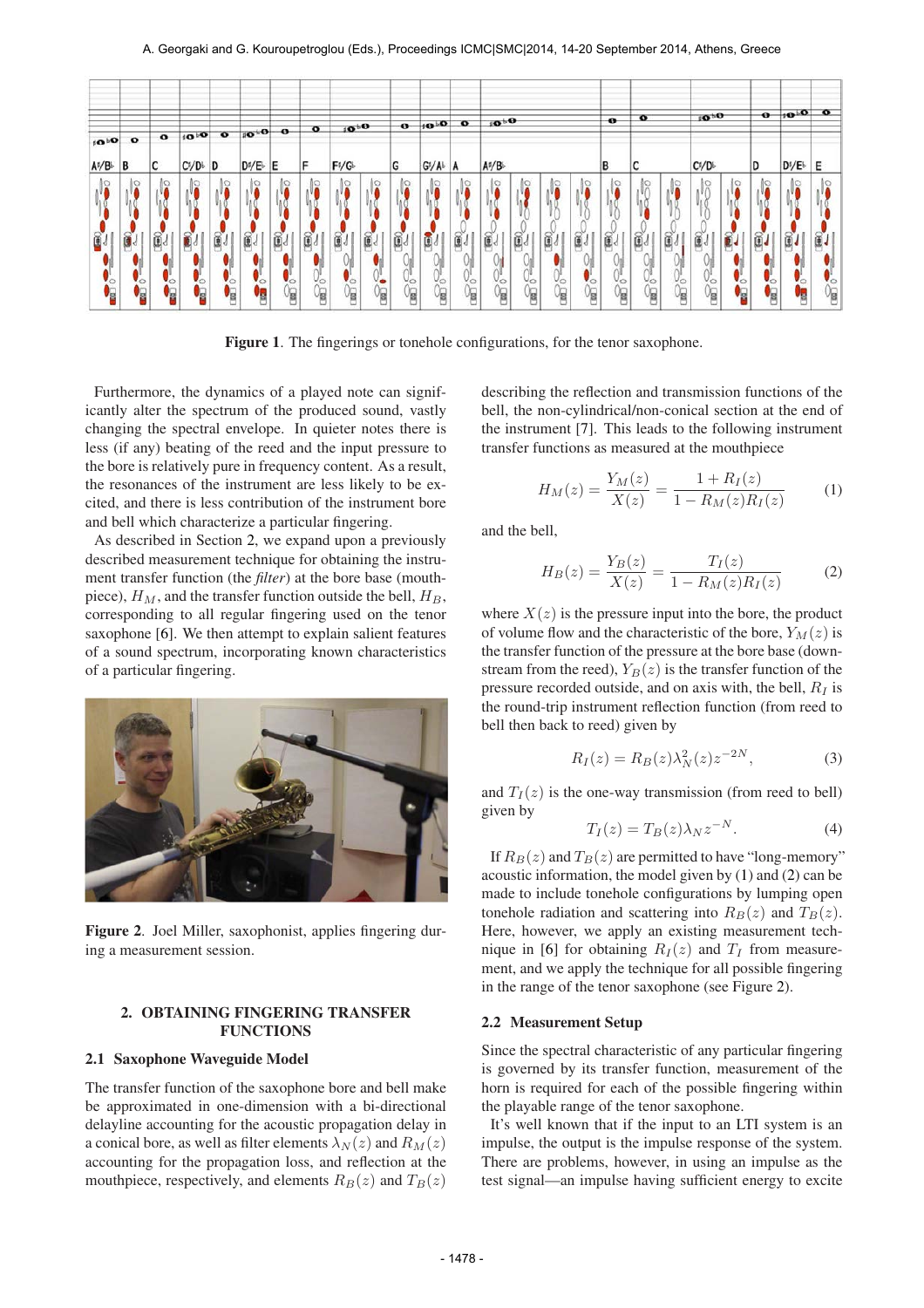

Figure 3. The measurement system consisting of a 2-meter tube with a speaker and co-located microphone at one end. The tube is measured first closed (top), then with a saxophone appended (bottom) to produce the measurement's impulse response under both terminating conditions.

the system above the noise floor will likely produce distortion (and nonlinearities) in the driver. An alternative is to use a sine swept linearly, or logarithmically (as was here), over the frequency range of interest. By smearing the impulse in time, more energy can be applied to the system without introducing distortion.

Estimating the round-trip instrument reflection  $\hat{R}_I(z)$  is done by first taking a measurement of the tube with a closed termination as in Figure 3 (top). Following the steps described in [8] allows for estimation of speaker transmission, the reflection off the speaker, and the propagation loss of the measurement tube. All these filter elements related to the measurement system are necessary before further estimating round-trip reflection and one-way transmission from a second measurement, taken with the saxophone appended to the measurement tube as in Figure 3 (bottom). following the steps in [6], the measurement system can be expressed algebraically before isolating for  $R_I$  and  $T_I$ .

#### 3. ESTIMATOR

Once measurement and postprocessing is complete for each fingering, a stack S is produced containing candidate magnitudes  $G_B(\theta) = |H_B(\theta; \omega)|$  for tonehole configuration θ. Each  $G_B(\theta)$  may be consulted by the estimator as described below before making an informed decision as to which fingering  $\theta$  is most likely to have produced the sound spectrum recorded at the bell  $Y_B(\omega)$ .

In developing an estimation strategy, a stack of magnitude transfer functions  $S_{\mu}$  is created and sorted according to the strength by which  $G_B(\theta)$  possesses the feature described by  $\mu$ . The final candiate fingering  $\theta$  is selected based on the position of each  $G_B(\theta)$  in the stack, as well as the weighting of feature  $\mu$ .

In the following, the features are described and illustrated with examples of how recorded data  $Y_B(\omega)$  might fare.

# 3.1 Selection of Initial Candidates Based on Frequency

Initial selection of stack  $\mathbf{S}_{f_0}$  is done based on an estimation of the fundamental frequency  $f_0$  of the sound recorded at the bell  $Y_B(\omega)$ —consistently its lowest resonant peak for the saxophone. Possible candidate fingerings  $\theta$  are selected and sorted based on the whether there is a peak in  $G_B(\theta)$  that is in alignment, within a certain threshold to allow for flexible tuning, with  $f_0$  (see Figure 4). Though it's possible to do this theoretically, i.e. fingering candidates  $\theta$  could be reduced to those for which  $f_0$  is an integer multiple of the pitch frequency of  $H_L(\theta; \omega)$ , but since  $G_B(\theta)$  is not strictly harmonic, alignment with actual transfer functions obtained from measurement greatly improves accuracy.



Figure 4. An initial selection of candidates is made by comparing the fundamental of  $Y_B(\omega)$  with all measured fingerings  $H_B(\omega; \theta)$  and finding fingerings with an aligned partial (within a threshold of tolerance).

### 3.2 Presence (and Absence) of Subharmonics

As shown in Figure 5, it is often the case that, if a note is overblown, the magnitude of  $Y_B(\omega)$ , will have peaks present below the fundamental frequency  $f_0$ , called *subharmonics*. If this occurs, the task of estimation, and the creation of stack  $S_h$  for subharmonics h, is facilitated considerably. In the presence of subharmonics, the note is certainly overblown and certain candidates  $\theta$  can be omitted altogether in the formation of  $S_h$ .

Furthermore, the subharmonics will typically correspond to the resonant peaks of  $G_B(\theta)$ , and so can be used in sorting  $S_h$ . As shown in Figure 5 (left), an example of middle C played with a low C fingering produces subharmonics at the octave below. In this case, an estimation of the frequency of the subharmonic clearly shows that the sounding note is the second harmonic of the fingering for low C. It is, of course, often the case that more than one subharmonic is produced. In Figure 5 (middle), there are 3 subharmonics, clearly making the fundamental  $f_0$ , corresponding to note high C, the 4th harmonic of  $G_B(\theta)$ , for  $\theta$  being low C (2) octaves below). It is often the case, however, that the magnitudes of the subharmonics are so slight they might not be detected, or their inharmonicity makes it difficult to simply detect a pitch for determining  $\theta$ . Consider, for example, the magnitude of the second subharmonic in Figure 5 (right)—it is so low in amplitude that it risks not being noticed by a peak detector. Other examples, not shown here, have shown 3 subharmonics with the amplitude of the sec-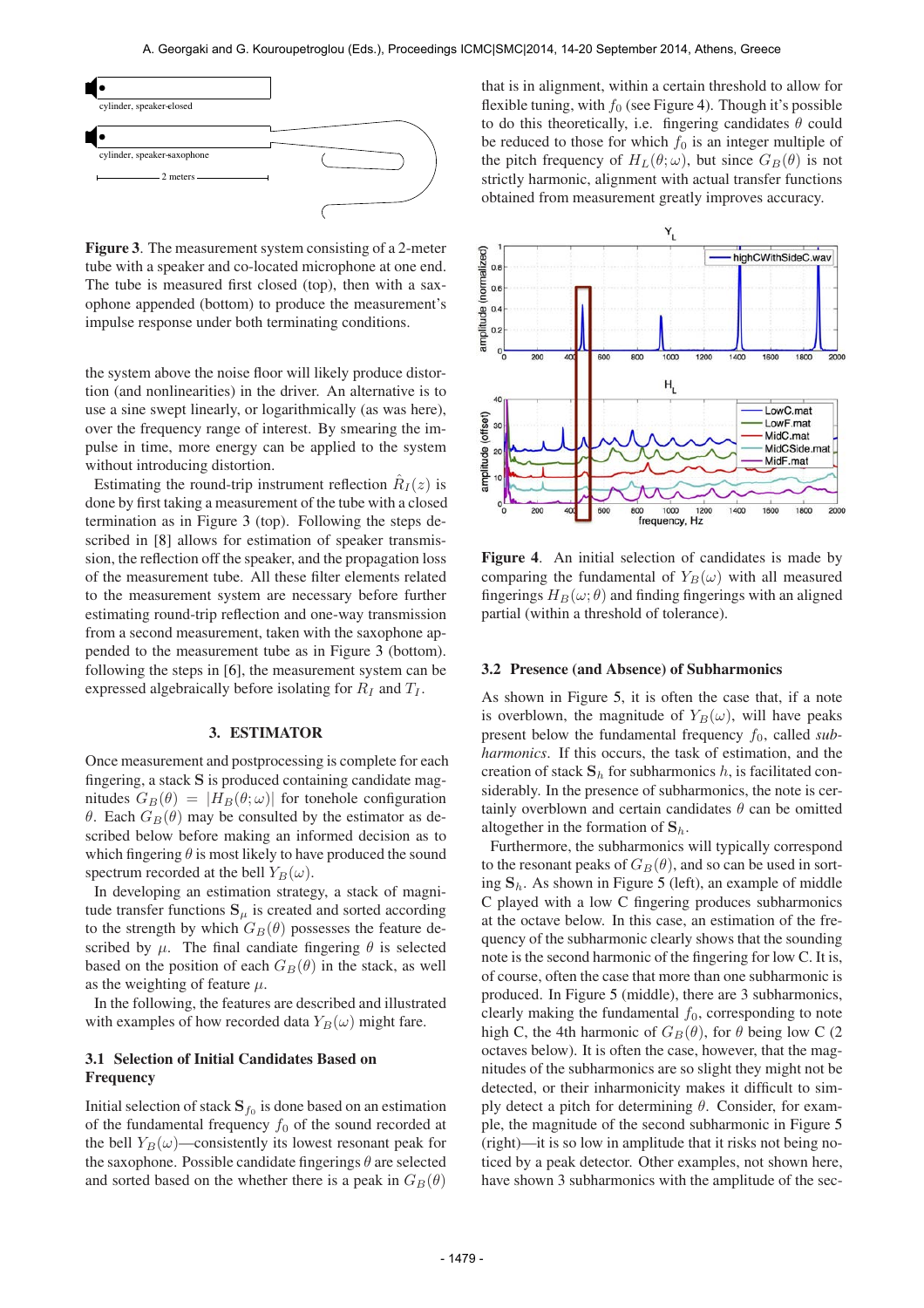

Figure 5. Subharmonics for middle C played with low C fingering, high C played with low C fingering, and high B with low B fingering. Though the subharmonics are rarely actual "harmonics", i.e. they are typically not evenly spaced, their presence greatly simplifies the estimation task.

ond harmonic being significantly more pronounced than the first and/or third—possible suggesting to a peak detector that the sounding frequency  $f_0$  is actually the second, rather than the fourth harmonic corresponding to fingering  $\theta$  (producing an error of an octave).

It is preferable, therefore, to use a salience measure between the subharmonics of  $Y_B(\omega)$  and  $G_B(\omega; \theta)$  when sorting S—again showing how the existing measured transfer functions can inform, and provide greater accuracy to, the estimator.

In addition to the presence of subharmonics, their *absence* can be similarly revealing. With the current data set of recordings, subharmonics have been observed in  $Y_B(\omega)$ for all cases where  $f_0$  is two or more octaves above the sounding frequency of  $G_B(\omega; \theta)$ . Though it's too early to say whether this is a definitive feature, a stack is, nevertheless, created and sorted based on the absence of subharmonics. If no subharmonics are detected in  $Y_B(\omega)$ , the stack is reordered giving less priority to candidate fingerings for which  $f_0$  would the the fourth (or greater) harmonic of  $G_B(\omega; \theta)$ . Though this stack is created, because of the uncertainty of the feature, it is not as strongly considered in the final estimation.

### 3.3 Gains in  $Y_B(\omega)$  Spectral Envelope

The natural state of harmonics in the spectrum produced by a vibrating reed attached to a cylinder is for them to decrease with frequency. It follows, therefore, that gains (peaks in the spectral envelope) in the sounding note that occur above the fundamental frequency are explained by resonant peaks in the instrument. It should perhaps be emphasized, however, that the spectral envelope of the sound-



**Figure 6.** Absence of subharmonics in  $Y_B(\omega)$  (top) reduces the likelihood of a candidate fingering having a  $G_B(\theta)$  (middle and lower) pitch frequency two octaves below the sounding frequency. Though the figure suggests removal of candidates low C and low F, the stack is actually sorted giving these candidates less priority.

ing note bears very little resemblance to the magnitude of the instrument transfer function (why the use of LPC for estimation of  $H_B(z)$  is not accurate). For this reason, the magnitude  $G_B(\omega; \theta)$  cannot be used to directly to estimate the fingering from  $Y_B(\omega)$ . It can, nevertheless, be of tremendous use.

Because gains are a result of resonances in the instrument, overblown notes typically have a steep decay in the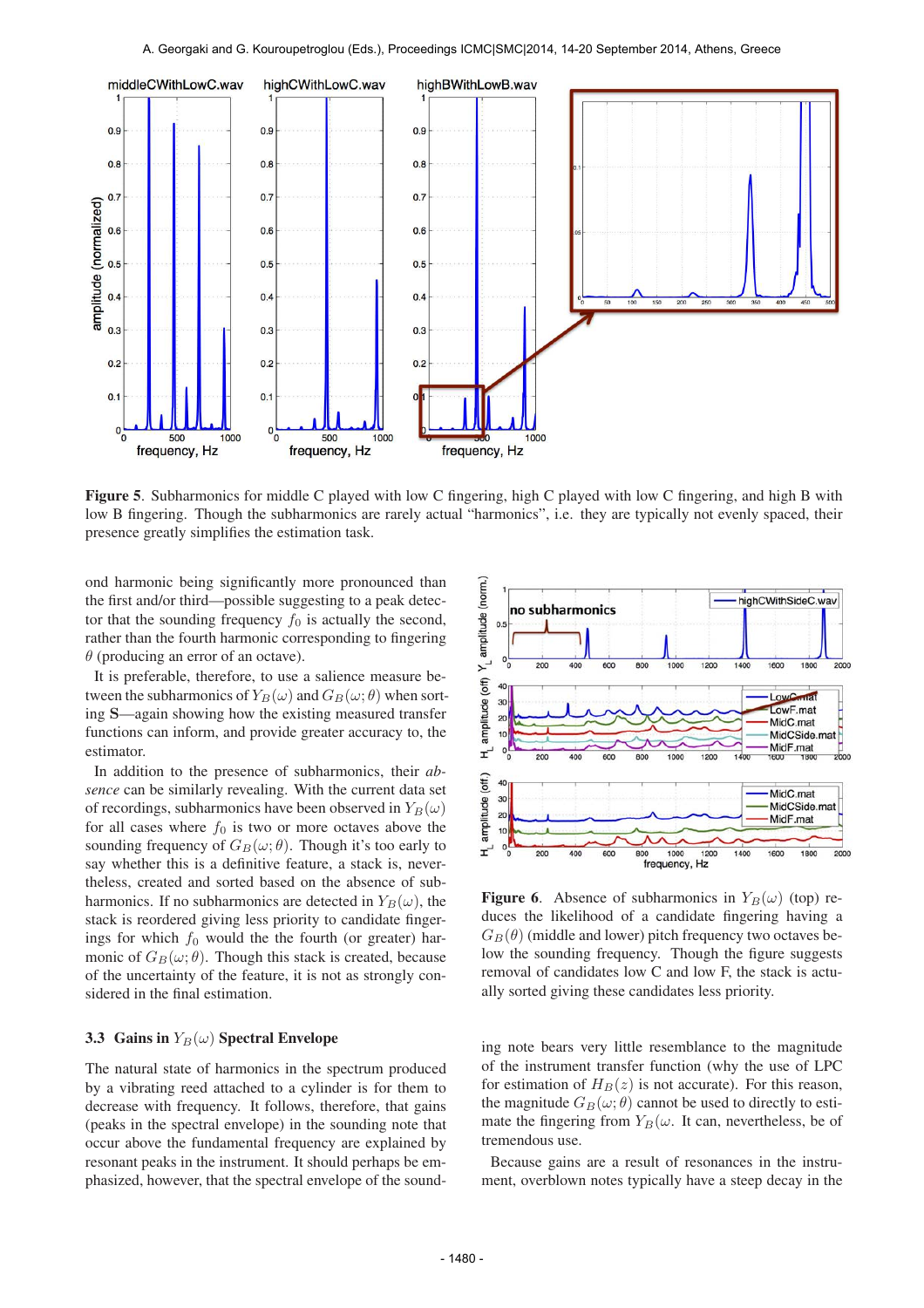spectral envelope—harmonics of the vibrating reed are not being supported by resonances of the instrument beyond the fundamental. But a decaying spectrum in  $Y_B(\omega)$  cannot necessarily be used to identify an overblown note; a note played at a soft dynamic, one where the input pressure  $X(\omega)$  is nearly sinusoidal, will similarly exhibit a decay in energy above the fundamental frequency.

This suggests, therefore, that gains in the spectral peaks of  $Y_B(\omega)$  can be used as a feature that is explained by closer observation of  $G_B(\omega; \theta)$ . As shown in Figure 7, the frequencies of harmonic peaks in  $Y_B(\omega)$  are first determined, producing vector  $f_h$ ; the ratio of the amplitudes at these frequencies produces a ratio vector  $R$  which may be used to determine significant gains at frequencies  $f_h$ . The gain in  $G_B(\omega; \theta)$  at frequencies  $f_h$  is then observed (as shown by the black dots in Figure 7 (left)), and the ratios similarly taken to sort a stack  $S_q$ , based on a closest match.



**Figure 7.** Frequencies of peaks in  $Y_B(\omega)$  are looked up under the curve  $G_B(\omega; \theta)$  (black dots on dotted line in right-most figure). The slope of amplitudes at peaks in  $Y_B(\omega)$ , given by R1, R2, R3, etc., are used to determine gains above the fundamental frequency (formant peaks in the spectral envelope). The similarity between gains in R and gains under the curve in  $G_B(\omega; \theta)$  is used to sort  $\mathbf{S}_q$ .

# 3.4 Frequency-Centered Energy Above the Noise Floor (Subbands)

It is sometimes the case that the magnitude spectrum of a recording  $Y_B(\omega)$  will have neither gains nor subharmonics, making it difficult to estimated accurate based on the features previously discussed.

Subbands are defined as regions centered about a frequency having increased energy above the noise floor. Subbands are related to subharmonics, and though subharmonics may not have been detected by a peak picker, it may be possible to determine the presence of subbands using a salience measure, such as a cross correlation of  $Y_B(\omega)$ with each  $H_B(\omega; \theta)$ , up to the fundamental frequency  $f_0$ . Figure 8 shows and example of pitch high D played with a middle G fingering—no subharmonics are present, and



**Figure 8.** A magnitude spectrum of  $Y_B(\omega)$  shows a decay in amplitude with frequency (i.e. there are no characteristic gains in the spectral envelope) and no subharmonics). Zooming in to the region below the fundamental frequency however, shows the existence of energy in clearly define frequency bands—called *subbands*. In this example, the increased energy centered around 350 Hz coincides with the first peak in  $G_B(\omega; \theta)$  for the fingering middle G.

the spectral magnitude is decaying with frequency. Zooming into the the region below  $f_0$ , however, shows the existence of subbands, centered approximately around 175 Hz and 350 Hz. These peaks correlate most strongly with the peaks in  $G_B(\omega; \theta)$  for middle G fingering, however a sorted stack  $S_b$  is created holding correlation values for all fingerings.. Had the region centered about 175 Hz been stronger to that centered about 350 Hz, the subbands would have better correlated with the low G fingering. This is a reasonable result given that the primary difference between the  $G_B(\omega; \theta)$  for low G and middle G is that the latter has reduced amplitude at the first resonant peak (caused by the applied octave key) which makes it easier to overblow.

Once stacks  $S_{f_0}$ ,  $S_h$ ,  $S_g$ ,  $S_b$ , are created and sorted for features pitch (fundamental frequency), subharmonics, spectral gains, and subbands, respectively, the final candidate may be chosen by assigning each fingering a score. The score is determined based on the position of each fingering  $\theta$  within stacks  $S_{f_0,h,g,b}$  (the lower the position index, the lower the score and the greater the likelihood the fingering was used to produce the sound), weighted by the strength of each feature.

#### 4. CONCLUSIONS

In this work, features of sound recorded at the saxophone bell, played with an applied fingering, are discussed in relation to instrument transfer functions derived from measurement, with measurements taken of the instrument configured with of all possible fingerings throughout its range. A databased of sound, having notes played with alternate fingerings and overblowing, is used to assess four (4) features that may be used to inform an estimator which makes a final decision on the most likely fingering used to produce a given sound. Candidate fingerings, represented by